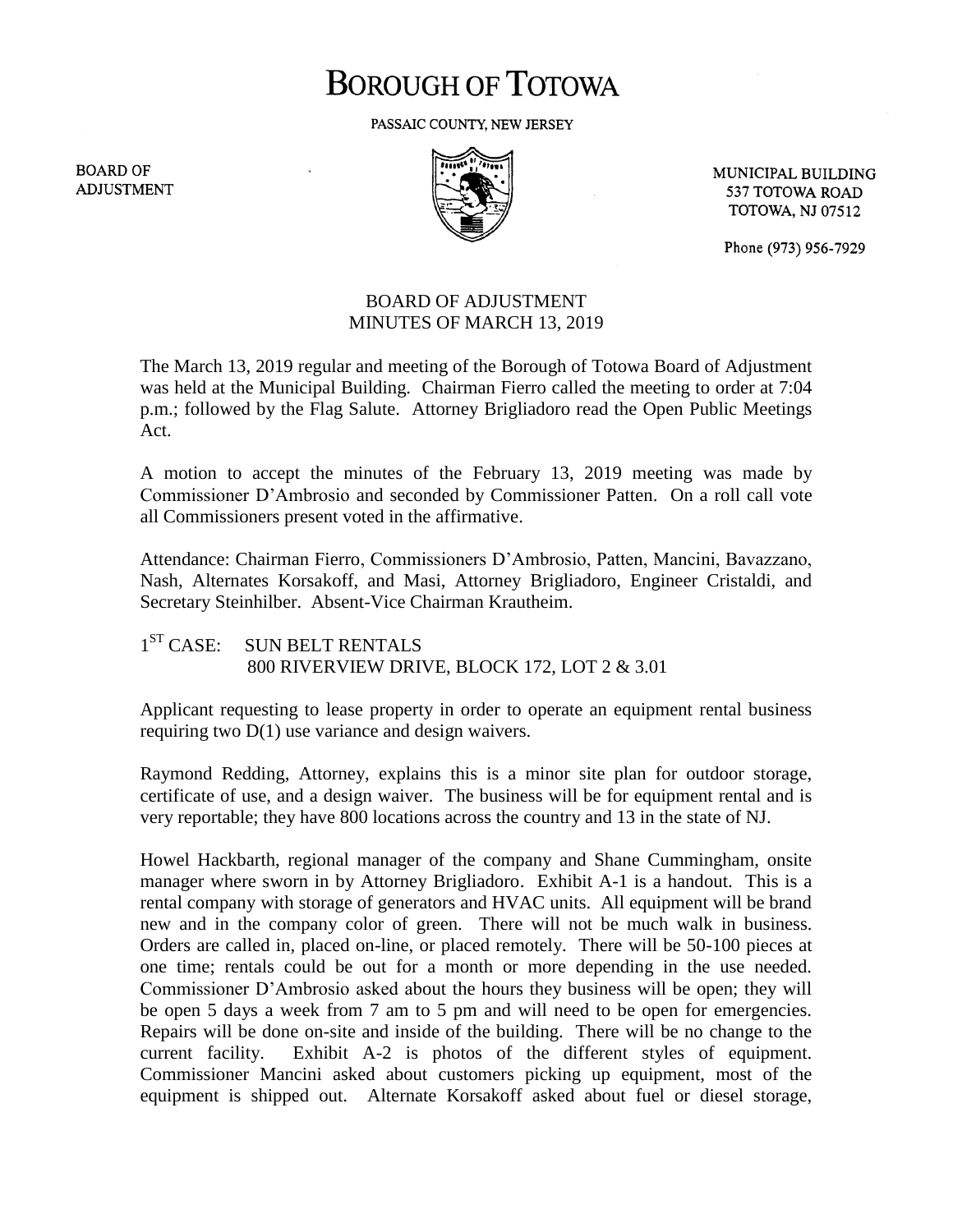sometimes diesel is stored on-site, there is a pump there now. Chairman Fierro asked about the closest facilities, Carlstadt, Perth Amboy, 2 in Kearny, and Linden. There will be 6-7 employees in site including Shane. Commissioner Patten would like to know if this will expand to any other divisions, just power and HVAC. The equipment will be stored outside of the building.

Patrick McClellan, was sworn in by Attorney Brigliadoro and is considered an expert in his field by the Board. Exhibit A-3 is the site plan. There will be no physical changes, just change in sign with no changes in the size, a wall mounted sign, change of outdoor storage on lot 3.01. There is a waiver needed for outdoor storage. Commissioner Patten asked if the existing lot 3.01 will remain grass and gravel, yes. Attorney Brigliadoro explains ordinance 415.104 states any items stored overnight including but not limited to materials, trucks, or equipment shall be kept in a completely enclosed building or shall otherwise be screened by such walls, fences and landscaping as may be determined by the planning board to be adequate to appropriate screen such equipment and materials set the boundaries of the lot. Commissioner Bavazzano asked if PSE&G needs power, are these the same type of services they would request, yes. Attorney Brigliadoro states the signs that are free standing is perpendicular to route 46 and building façade, Mr. McClellan states they will comply. Commissioner Patten asked where the egress of lot 3.01, there is no access to route 46.

At this time the Board open the meeting to the public.

Aubrey Stern, resides at 72 Shindler Court in Parsipanny, was sworn in by Attorney Brigliadoro. Ms. Stern is here on behalf of r45 Realty Associates, owner of lot 3.02. Questions for the applicant are, will there be any repairs (all will be done inside of the building), will be any cleaning of the machines (very little cleaning), and will any runoff impact environmentally (none).

At this time a motion from Commissioner D'Ambrosio was made to close the public portion of the meeting and seconded by Commissioner Patten.

Commissioner Patten would like to know if there was a bad month how much equipment will be stored, there could be 75 to 100. Attorney Brigliadoro asked if a generator is needed, does your company bring it to the site and pick it up when done, yes but if it is a small piece someone could pick it up and return it.

A motion was made by Commissioner D'Ambrosio to approve the application and was seconded by Commissioner Patten @ 7:36 pm. Granted 7-0

#### $2^{ND}$  CASE: ENGLEWOOD LABS 20 CAMPUS ROAD, BLOCK 10.01, LOT 6 & 7

Applicant seeks approval to construct a two-story addition to an existing building. The property previously received site plan approval with variance relief to construct an addition to the southern end of the building in September of 2008. The approval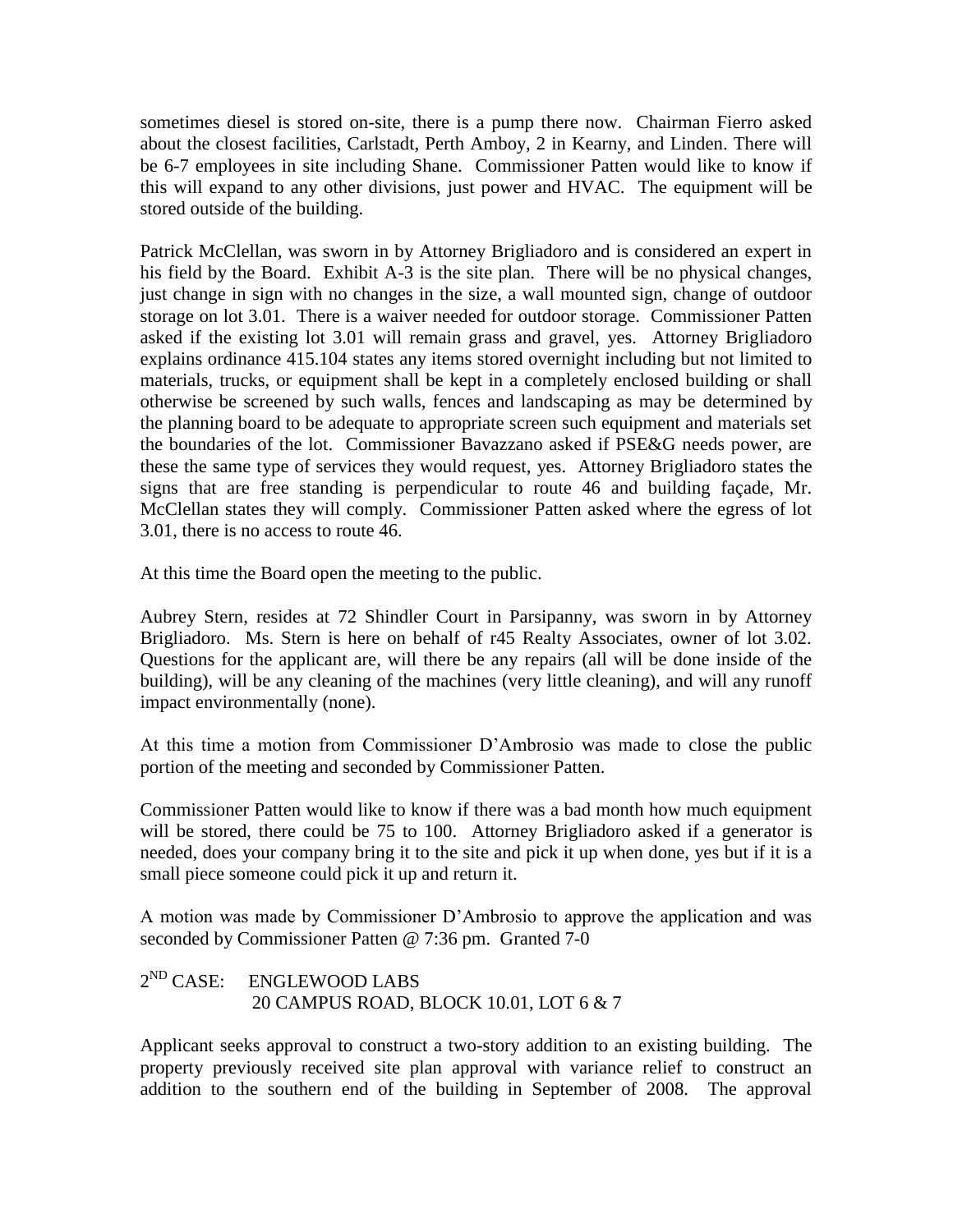permitted a side yard setback of five feet where 30 feet is required. However it appears that this addition was never constructed. The applicant requires a D(4) FAR variance, a D(6) height variance, three "C" variances and a design waiver.

Attorney Kristin Corrado steps in for Attorney Brigliadoro because of a conflict of interest. Robert Landel, manufacturer of cosmetics, states part of the processing is done in Englewood and would like to consolidate to one in Totowa. There was a prior approval in 2008, slightly smaller but it was approves and not acted on by prior owner. JR Frank, Architect, was sworn in by Attorney Corrado. This site was previously occupied by Vital Signs. The applicant is the owner of a cosmetic industry with approximately 50 clients. Exhibit A-1 is photos and example of processing center. They are regulated by the FDA. They want to move manufacturing to Totowa site, build manufacturing component and bring it to the site-raw materials into the site from back building, processed then the processed material would move forward and into the building and from there packaged depending on what consumer needs. There would also be an area for bulk storage. Exhibit A-2 is the site plan dated January 18, 2019. The addition to the back of the building-removed the existing silos and add 3 loading docks and access ramp. The addition will screen the truck so not visual to the residential homes. The applicant is requesting 12' front yard setback. Exhibit A-3 is the lower level floor plan which is drawing D3. Exhibit A-4 is the upper level floor plan-Lab which is drawing D4. Exhibit A-5 is west elevation which is drawing D1. Exhibit A-6 is the side elevation which is Drawing D2. Commissioner D'Ambrosio asked about the cul de sac on Colonial Court and if there is any buffer. There is a 100' buffer currently there and will not change but the applicant will work with the town to spruce that up again for privacy. Chairman Fierro asked about run off and waste, the applicant will have to comply with removal of waste and document it. Commissioner Mancini wanted to know the hours, the hours will be 7 am to 4 pm 5 days a week, there will be 40 to 50 additional employees, and there will be plenty of parking for the additional employees.

The applicant needs a height variance, the equipment needs approximately 32'-36' so they dropped the first floor by 4'and tied in the grade, there also was silos that were removed which were the same height. There is 4' difference in elevation so 40' facing the residence. There is no negative impact with height-front is facing another commercial use. The increase in the F.A.R is because of the basement. This application promotes the purpose of the municipal land use act. The roof drains will tie into the storm water management system. The Totowa Borough engineer has questions, on her report, page 6 item 7 the keystone retaining wall-create a recess stop? The height will be less than 14'. Will there be building mounted lighting-exception to some security lighting and facing the building but nothing intrusive. Will landscaping be 10% of the parking area-no additional parking at this time but will be additional landscaping within the residential buffer.

At this time the Board opens the meeting to the public.

A motion was made by Commissioner D'Ambrosio to close the public portion and seconded by Commissioner Patten.